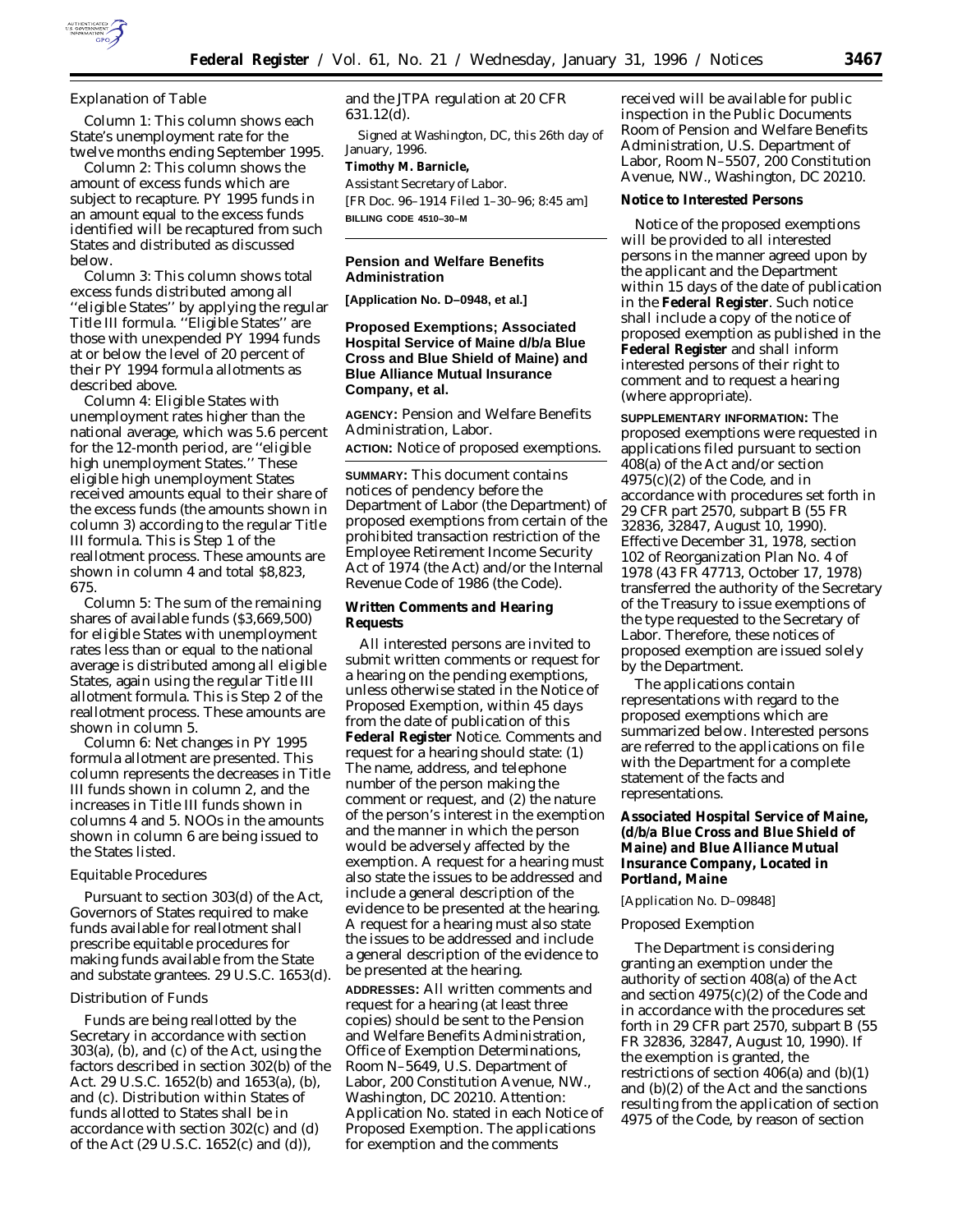$4975(c)(1)$  (A) through (E) of the Code<sup>1</sup> shall not apply, effective August 18, 1993, to the past sales of certain securities (the Securities) by the Associated Hospital Service of Maine Retirement Plan (the Plan) to the Associated Hospital Service of Maine (d/b/a Blue Cross and Blue Shield of Maine) (BCBSME) and Blue Alliance Mutual Insurance Company (Blue Alliance) (collectively, the Applicants), parties in interest with respect to the Plan; provided that the following conditions were met: (a) The sales of the Securities were one-time transactions for cash; (b) the purchase price paid by BCBSME and Blue Alliance was no less than the fair market value of the Securities on the date of the sales; (c) the fair market value of the Securities were determined by reference to an objective third party pricing service, as of the date of the sales; (d) the terms of the transactions were no less favorable to the Plan than those obtainable in similar transactions negotiated at arm's length with unrelated third parties; and (e) the Plan paid no costs, fees, or commissions associated with the transactions, nor other expenses associated with the application for exemption.

**EFFECTIVE DATE:** If this proposed exemption is granted, it will be effective on August 18, 1993, the date of the sales of the Securities to BCBSME and Blue Alliance.

### *Summary of Facts and Representations*

1. The Plan, established in 1953, is an individually designed, tax-qualified non-contributory defined benefit pension plan. As of July 8, 1994, the Plan had 1,009 participants including current retirees, terminated vested employees, and their beneficiaries. It is represented that the Plan has been fully funded since 1991 and no contribution was required for 1994. As of December 31, 1993, the fair market value of the assets of the Plan was \$26,692,805.

The Plan provides for pension, disability retirement, and death benefits. Plan benefits are funded through the Associated Hospital Service of Maine Retirement Trust (the Trust). The Board of Directors of BCBSME appoints the Board of Trustees for the Trust (the Trustees). In this regard, in 1993 when the transaction occurred, two of the five (5) Trustees were former employees of BCBSME, two (2) individuals were officers of BCBSME, and one of the Trustees was also a member of the

Board of Directors of BCBSME. It is represented that the Trustees have exclusive authority and discretion to manage and control the Plan's assets in accordance with the provisions of the Trust, including the power to appoint one or more investment managers.

The Plan covers employees of BCBSME, salaried employees of Machigonne, Inc. (Machigonne), and employees of HRS Maine, Inc., a corporation in which Machigonne holds a 45 percent (45%) ownership interest.

2. BCBSME is organized under the laws of the State of Maine as a nonprofit hospital, medical, and health care service corporation. BCBSME underwrites prepaid hospital, medical, and health care service plans by providing hospital, medical and health care coverage and Medicare supplemental coverage. BCBSME is the sponsor of the Plan and a party in interest with respect to the Plan, as an employer any of whose employees are covered by the plan, pursuant to section 3(14)(C) of the Act.

3. Blue Alliance, an affiliate of BCBSME, is organized under the laws of the State of Maine as a mutual insurance company. Blue Alliance underwrites major medical and dental insurance coverage that is intended to complement the health care coverage offered to subscribers of BCBSME by covering services that are not covered under the BCBSME contracts. With some exceptions, Blue Alliance and BCBSME insurance products are offered only jointly to subscribers. As a mutual insurance company owned by its policyholders, Blue Alliance is not directly or indirectly owned in whole or in part by BCBSME. However, BCBSME controls the management and policies of Blue Alliance. In this regard, the most recent by-laws of Blue Alliance provide that all of the directors of Blue Alliance must be directors or employees of BCBSME. At the time the transactions were entered on August 18, 1993, it is represented that at least seven (7) out of twelve (12) of the directors of Blue Alliance were directors or employees of BCBSME.

Blue Alliance is not an employer of employees covered by the Plan, as all of its business functions are performed by employees of BCBSME. However, Blue alliance and BCBSME own, respectively, 15 percent (15%) and 85 percent (85%) of the stock of Machigonne which is an employer of employees covered by the Plan. Accordingly, Blue Alliance is party in interest with respect to the Plan, as an 10 percent (10%) or more owner of a participating employer in the Plan, pursuant to section 3(14)(H) of the Act.

4. The sales of the Securities for which exemptive relief is requested was part of a larger, integrated transaction that resulted in a complete restructuring of the Plan's investment program. Prior to the sales of the Securities, the investment responsibilities for the Plan were divided between an external investment advisor and the Trustees. The professional investment firm of David L. Babson & Company, Inc. was retained to invest approximately 55 to 60 percent (55% to 60%) of the assets of the Plan in domestic equity securities. The balance of the Plan's assets were invested by the Trustees in fixed income securities consisting of United States Treasury and agency notes and bonds and investment-grade corporate notes and bonds.

At the Trustees' meeting of November 18, 1991, the Trustees decided to engage an independent professional pension consulting firm. Following interviews with several firms, on April 23, 1992, the Trustees selected New England Pension Consultants (NEPC), located in Cambridge, Massachusetts. NEPC assists corporations, endowments, foundations, public funds, and Taft-Hartley accounts in pension plan investment policy development, asset allocation analysis, investment manager searches, and monitoring and performance analysis of plan asset investments. NEPC's responsibilities with respect to the Plan included a complete review and analysis of the Plan's investment structure, investment policy, asset allocation, investment performance, choice of investment managers, and manager guidelines. After conducting an in-depth study of the Plan's investment performance over the previous five (5) years, NEPC proposed that the Trustees no longer manage any of the Plan's assets. Further, NEPC suggested that the asset classes in the Plan's portfolio be expanded to include international equity, global fixed income, and real estate asset classes, as well as the existing domestic equity and fixed income classes. The Trustees adopted NEPC's proposal, with minor modifications, at their February 18, 1993, meeting.

At the same meeting, NEPC also advised the Trustees to appoint five (5) new investment managers by December 31, 1994, with the first two such managers to be in place by the end of 1993. Further, NEPC expressed a preference for having each new manager liquidate the securities, if necessary, after the assets of the Plan had been transferred to them for investment purposes, rather than have the Trustees do so. It is represented that this recommendation was made because

<sup>1</sup>For purposes of this exemption, references to specific provisions of Title I of the Act, unless otherwise specified, refer also to the corresponding provisions of the Code.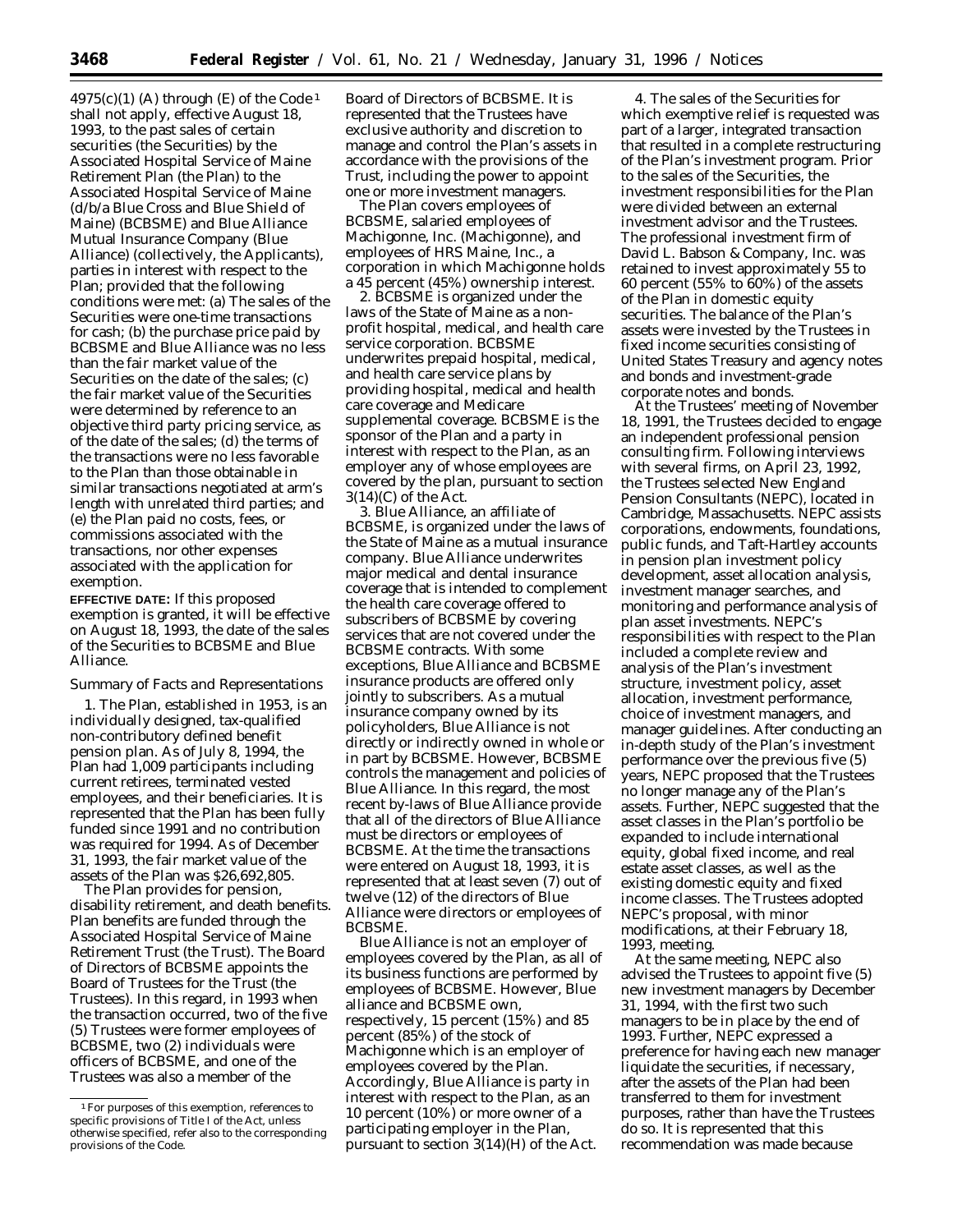NEPC believed that in many cases a direct transfer served to minimize transaction costs. Further, NEPC believed that particularly in circumstances where plan assets are being transferred for investment from a former investment manager to a new manager, sale of such plan assets by the new manager (whose performance will be monitored on an ongoing basis) tends to maximize the return on the existing investments to such plan. It is represented that the Trustees approved NEPC's recommendations, and engaged NEPC to conduct a search for investment management candidates.

In this regard, except for the selection of a real estate investment manager which will be undertaken at the appropriate time, the restructuring of the Plan's investment program was completed by approximately May 4, 1994. Four new investment managers, Invesco Capital Management, Inc. (Invesco), Pacific Investment Management Company (PIMCO), Templeton Investment Counsel, Inc. (Templeton), and Scudder, Stevens & Clark (Scudder), were selected in 1993 and 1994 by the Trustees from a number of candidates.

With respect to the transfer of assets to Invesco, approximately 20 percent (20%) of the total assets of the Plan were transferred for purposes of active management to Invesco by June 30, 1993. It is represented that the Trustees were not required to liquidate any plan assets, because Invesco was able to accept in-kind the securities held by the Plan.

With respect to the transfer for purposes of active management of assets of the Plan to Templeton and Scudder, because these managers specialize in foreign investments, neither would accept in-kind transfers of assets from the Plan. Accordingly, the Trustees liquidated portions of the Plan's portfolio through sales to unrelated parties and instead transferred the cash proceeds to the new managers.

With respect to the transfer for purposes of active management to PIMCO of assets of the Plan, PIMCO replaced the Trustees as manager of the Plan's fixed income assets on July 22, 1993. PIMCO is a subsidiary of Pacific Financial Asset Management Corporation (PFAMCO) and manages the Managed Bond and Income Portfolio of the PFAMCO Funds, a non-load, open-end management investment company. However, as the securities owned by the Plan did not match the investment characteristics of the bonds then held in the Managed Bond and Income Portfolio, for administrative convenience, PIMCO requested that the

Plan assets be transferred in cash. As of August 31, 1993, approximately 35 percent (35% of the total assets of the Plan were transferred to the Managed Bond and Income Portfolio, an investment-grade, commingled bond fund for institutional investors managed by PIMCO in cash.

5. It is represented that prior to the transfer of cash to PIMCO, the Trustees inquired of NEPC whether the securities that the Plan was required to sell in order to effectuate the transfer of assets for investment to PIMCO could be ''bundled'' and sold as a package. In this regard, NEPC advised the Trustees that either: (1) The portfolio could be liquidated in a program trade where all the securities would be sold as a group to a broker who would typically receive a premium paid by the seller to assume the market risk of subsequently liquidating such securities; or (2) the Trustees could avoid paying a premium to the broker by liquidating the securities in a series of individual transactions as market opportunities presented themselves. It is represented that after advising the Trustees of their options, NEPC did not render any advice with respect to, had no knowledge with regard to, and no further involvement with the execution of the sales of the Securities by the Plan, including the transactions with parties in interest.

The Trustees, in order to effect the transfer for purposes of active management of the assets of the Plan to PIMCO, on four (4) separate dates liquidated sixty-nine (69) different securities held by the Plan worth approximately \$8.8 million. In this regard, on August 11 and August 15, 1993, the Plan sold fourteen (14) corporate bonds for approximately \$1.5 million. On August 20, 1993, seventeen (17) government-backed mortgage securities and three (3) Treasury notes were sold for approximately \$1.8 million. It is represented that the sales of these thirty-four (34) securities were made by the Plan on the open market to unrelated parties on the days specified.

The transactions for which retroactive relief is requested occurred on August 18, 1993, and involved one-time cash sales by the Plan of the Securities to each of the Applicants. The Securities consisted of publicly-traded United States Treasury and agency securities for which there was a readily ascertainable market price. It is represented that the Plan sold a total of twenty-six (26) securities (fourteen Treasury notes and twelve agency obligations) to BCBSME for a price of \$4,470,773 and a total of nine (9) securities (five Treasury notes and four

agency obligations) to Blue Alliance for a price of \$1,031,516. The Securities constituted approximately 20 percent (20%) of the total Plan assets which as of July 31, 1993, were worth approximately \$26,487,645. It is represented that the sales of the Securities were executed at fair market value.

6. With respect to the fair market value of the Securities, it is represented that, as of approximately 11:50 A.M. Eastern Daylight Time on August 18, 1993, the day of the sales, the Securities were worth approximately \$5.4 million. In this regard, M.G.S.I. Securities, Inc., an independent brokerage firm located in Houston, Texas, supplied the fair market value contemporaneous with the actual sale of the Securities by facsimile transmission of printouts generated by The Bloomberg, a computerized, realtime independent financial reporting service. It is represented that the Trustees executed the transactions at the bid price for each of the Securities involved. Further, the application contains a schedule that compares the prices paid by the Applicants for the Securities and the prices for the Securities quoted on August 19, 1993, in the Wall Street Journal (WSJ), which reflect the market prices of the Securities, as of August 18, 1993, the day of the sales. It is represented that there was a total favorable variance to the Plan of \$2,437.55 between the prices paid by the Applicants and the prices quoted in the WSJ for the Securities.

7. Subsequent to the sales of the Securities to the Applicants, PIMCO received in cash, on August 26, and August 30, 1993, \$7.5 million and \$1.5 million, respectively, for reinvestment in the Managed Bond and Income Portfolio. It is represented that the second transfer for management purposes included approximately \$84,000 of the Plan's cash reserves in addition to the balance of cash realized from sales of the Securities to the Applicants and from sales of other securities to unrelated parties.

8. It is represented that none of the Trustees was aware that the sales of the Securities to the Applicants violated the prohibited transaction provisions of the Act until May 1994, when Ernst & Young conducted the annual independent audit of the Plan. In this regard, it is represented that the transactions were fully disclosed in the Plan's audited financial statements for the Plan Year ending December 31, 1993. It is represented that the Trustees acted entirely in good faith in believing that the transactions were not prohibited and acted to protect the Plan from abuse and unnecessary risk by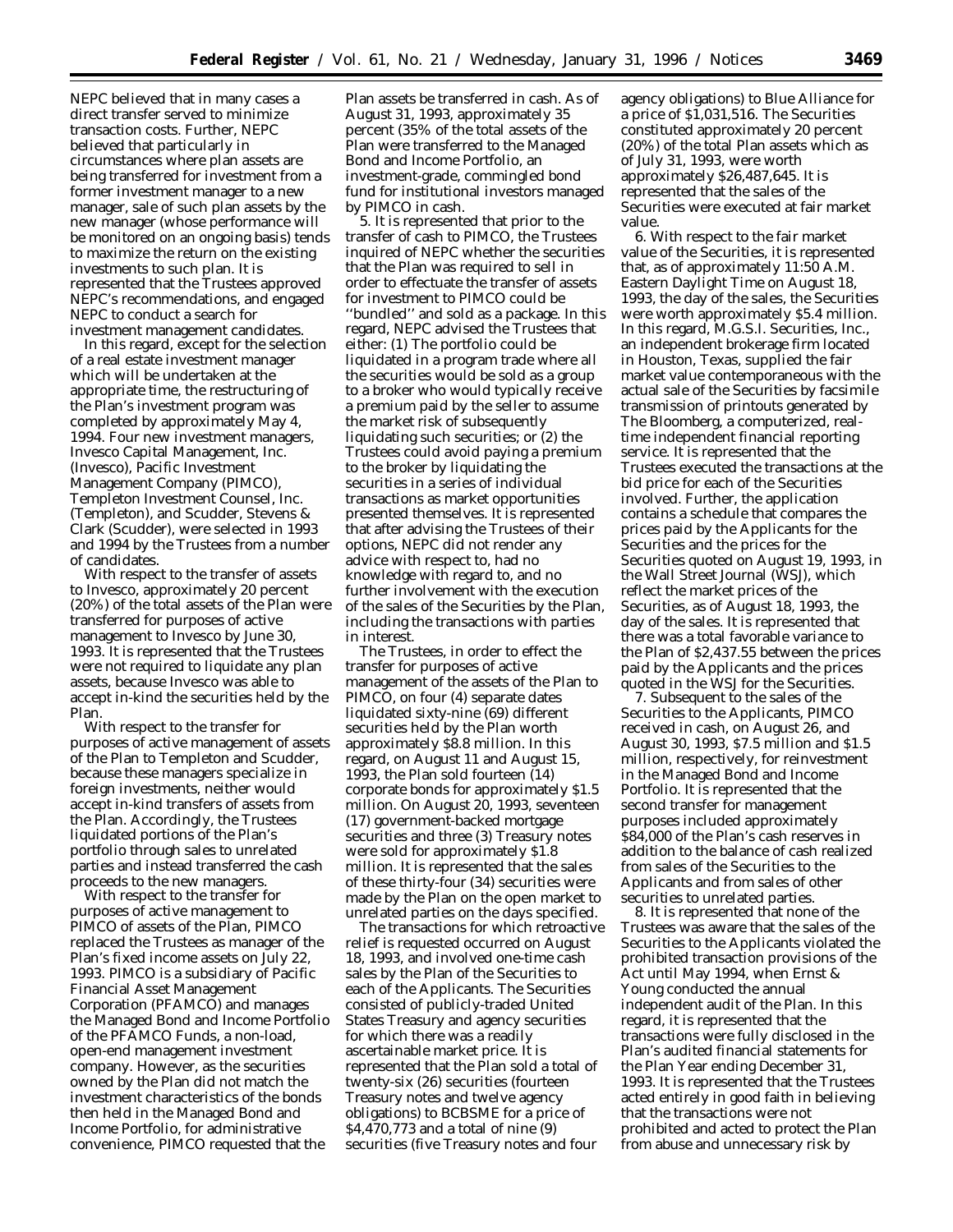obtaining current price quotations on the date of the sales from objective third party sources to ensure that the Plan received the fair market value for the Securities. Immediately upon becoming aware that the sales to the Applicants were prohibited, the Trustees consulted legal counsel, and subsequently, filed an application for retroactive exemption, based on the applicable provisions of the Act, the Department's regulations, and ERISA Technical Release 85–1.

The Applicants submit that undoing the transactions is not possible without, at best, creating an undue risk of loss to the Plan through a series of transactions required to liquidate Plan investments with PIMCO, repurchase the Securities from the Applicants, resell those Securities to unrelated parties, and reinvest the proceeds with PIMCO. In addition, were these steps taken the Plan would be subject to brokerage fees and other transactions costs.

9. The Applicants maintain that the transactions were in the interest of the Plan in that the Trustees sought to liquidate the Securities as expeditiously as possible. In addition, although certain of the Securities were sold at a loss, the sales took place at fair market value, and such loss would not have been avoided by sales to unrelated parties. Moreover, it is represented that in the aggregate the Plan realized a substantial gain. In this regard, the Plan obtained a slightly better price for the Securities sold to the Applicants by not having to pay a premium to a broker for the liquidation of the fixed income assets and by avoiding brokerage fees (or dealer margins) and ''odd lot'' discounts. It is represented that the total sales price of the Securities aggregated \$5.4 million, and the Plan gained approximately \$317,000 on the sales to the Applicants.

10. It is represented that the transactions were feasible in that the sales of the Securities to the Applicants were one-time transactions in which the Plan received only cash. In addition, it is represented that the Plan was not required to pay any commissions, costs, premiums or expenses in connection with the sales. Further, the costs of filing the exemption application and of notifying interested persons will be borne by BCBSME.

11. It is represented that at the time the transactions were entered there were sufficient safeguards in place to protect the interests of the Plan and its participants and beneficiaries. In this regard, it is represented that the sales were an integral part of a comprehensive restructuring of the Plan's investment program and asset management that the Trustees had

undertaken and were carrying out, pursuant to the expert advice of NEPC, an independent pension consultant. Further, the Applicants maintain that all terms and conditions of the sales were at least as favorable to the Plan as those obtainable in an arm's length transaction with an unrelated party. In this regard, the Securities are publicly traded on an established market, and the Plan received a sales price equal to at least the fair market value of the Securities on the date of the sales. In addition, the sales price for such Securities was determined by an independent brokerage firm, using a well-established pricing service and based on current market quotations on the date of the sales.

12. In summary, the Applicants represent that the proposed transactions meet the statutory criteria of section 408(a) of the Act because:

(a) The sales of the Securities to the Applicants were one-time transactions for cash;

(b) The purchase price paid by BCBSME and Blue Alliance was no less than the fair market value of the Securities on the date of the sales;

(c) The fair market value of the Securities were determined by reference to an objective third party pricing service, as of the date of the sales;

(d) The terms of the transactions were no less favorable to the Plan than those obtainable in similar transactions negotiated at arm's length with unrelated third parties; and

(e) The Plan paid no costs, fees, or commissions associated with the transactions, nor other expenses associated with the application for exemption.

**FOR FURTHER INFORMATION CONTACT:** Angelena C. Le Blanc of the Department, telephone (202) 219–8883. (This is not a toll-free number.)

**Spreckels Industries, Inc. Employee Stock Ownership Plan (the ESOP); Spreckels Industries, Inc. Incentive Savings Plan for Union Hourly Employees (the Hourly Plan); and Spreckels Industries, Inc. Employees' Incentive Savings Plan (the Incentive Plan; collectively, the Plans) Located in Pleasanton, California,**

[Application Nos. D–09999 through D–10001

## *Proposed Exemption*

The Department is considering granting an exemption under the authority of section 408(a) of the Act and section 4975(c)(2) of the Code and in accordance with the procedures set forth in 29 CFR part 2570, subpart B (55 FR 32836, 32847, August 10, 1990). If the exemption is granted the restrictions

of sections  $406(a)(1)(A)$ ,  $406(a)(1)(E)$ , 406(a)(2), 407(a), 406(b)(1), and 406(b)(2) of the Act and the sanctions resulting from the application of section 4975 of the Code, by reason of section  $4975(c)(1)(A)$  and  $(E)$  of the Code,<sup>2</sup> shall not apply to the proposed acquisition, holding or exercise by the Plans of certain warrants (the Warrants) for the purchase of Class A new common stock (the New Common Stock) of Spreckels Industries, Inc. (the Employer), a party in interest with respect to the Plans; provided that the following conditions are satisfied:

(a) An independent fiduciary (the I/F) will manage the Warrants and monitor the value of the Warrants at all times and will be empowered to assign, transfer, sell, and exercise the Warrants in order to serve the best interest of the Plans and their participants and beneficiaries;

(b) The fair market value of the Warrants will at no time exceed twentyfive percent (25%) of the value of the total assets of the Hourly Plan or the Incentive Plan;

(c) The Warrants that the Plans will acquire resulted from a bankruptcy proceeding, in which all holders of the Class A old common stock (the Old Common Stock) in Spreckels Industries, Inc. (Old Spreckels) were treated in a like manner, including the Plans;

(d) The Plans will not incur any expenses or fees in connection with the proposed transactions;

(e) Any assignment, sale, or other transfer of the Warrants will not involve a party in interest with respect to the Plans, as defined in section 3(14) of the Act, unless such transfer is to the Employer, pursuant to an exercise of the Warrants; and

(f) The I/F will determine the fair market value of the Warrants upon acquisition by the Plans, and an independent qualified appraiser will determine the fair market value of the Warrants on a periodic basis (but not less frequently than annually).

# *Summary of Facts and Representations*

1. The Employer, a Delaware corporation with offices in Pleasanton California, is a holding company that operates through ten (10) wholly-owned subsidiaries. Through these subsidiaries, the Employer engages in three principal businesses: (a) The production and marketing of sugar products in the United States; (b) the production and marketing of electrical

<sup>2</sup>For purposes of this exemption, references to specific provisions of Title I of the Act, unless otherwise specified, refer also to the corresponding provisions of the Code.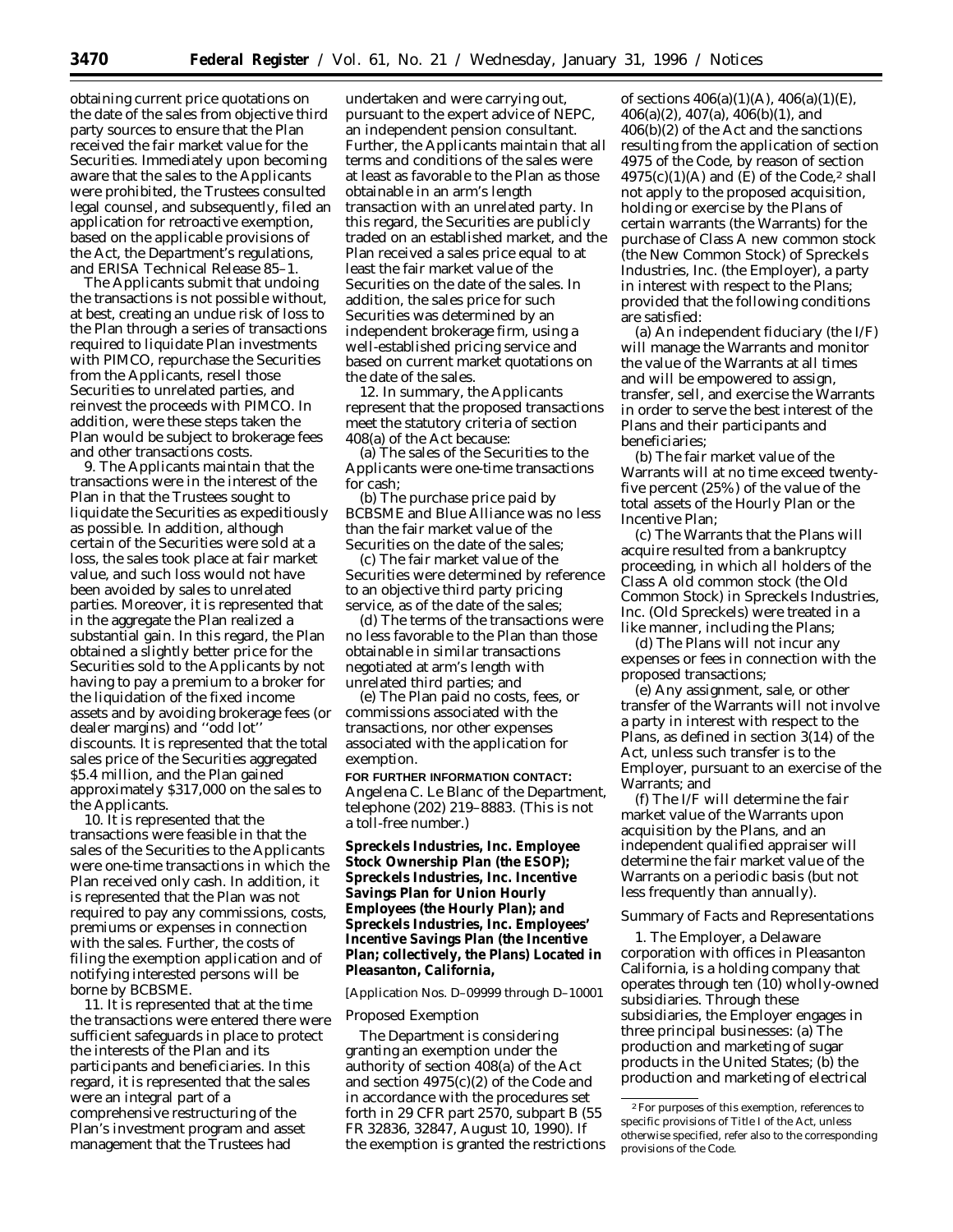and manual hoists, actuators, rotating joints, jacks, and other materialshandling equipment; and (c) the production and sale of a wide range of speciality industrial products, including circuit breakers, hydraulic scissors-lifts, and machine parts.

2. The Plans are defined contribution plans created for its employees by Old Spreckels. Pursuant to the reorganization in bankruptcy of Old Spreckels, as more fully discussed below, the Employer became the sponsor of the ESOP, the Hourly Plan, and the Incentive Plan.

The ESOP was designed to compensate employees for services rendered by giving them an equity interest in Old Spreckels. In this regard, all of the ESOP's stock in Old Spreckels was acquired in a leveraged transaction in January of 1988. It is represented that such stock in Old Spreckels was allocated to the accounts of the participants in the ESOP, over a five (5) year period ending in 1992.3 As of April 14, 1995, the ESOP had 947 participants and beneficiaries. The assets of the ESOP totalled \$1,344,599, as of December 31, 1994.

A committee of five (5) individuals serves as named co-fiduciary with the Employer, with respect to the administration, operation, control, and management of the ESOP. The trustee for the ESOP is the Business Trust Department of First Interstate Bank in San Francisco, California. It is represented that the trustee's fees and other administrative expenses of the ESOP are paid by the Employer.

The Hourly Plan is intended to qualify as a profit-sharing plan under section 401(a) of the Code and contains a salary deferral agreement that is intended to qualify under section 401(k) of the Code. As of April 14, 1995, the Hourly Plan had 1084 participants and beneficiaries. The assets of the Hourly Plan totalled \$1,251,916, as of December 31, 1994.

The Hourly Plan was established by Old Spreckels, as of July 1, 1991, to assist eligible employees in accumulating funds for retirement by providing a regular means of savings. Eligible employees include union hourly employees of the Employer or any participating subsidiary. Enrollment in the Hourly Plan is voluntary, and employees are eligible to become participants after the completion of thirty (30) days of employment. It is represented that the Hourly Plan is an

eligible individual account plan, as defined under section 407(d)(3) of the Act. Employee contributions are directed by participants in the Hourly Plan into two investment fund options. The first option is a common stock and short-term investment fund that invests primarily in the common stock of the Employer. The second option is a guaranteed income fund that invests in contracts issued primarily by insurance companies. Participants may also elect to make after-tax and tax-deferred contributions to the Hourly Plan. The Employer's matching contributions to the Hourly Plan are based on the attainment of financial targets by the Employer and each of its operating subsidiaries.

The Incentive Plan was established by Old Spreckels to assist eligible employees in accumulating funds for retirement by providing a regular means of savings. Eligible employees include any salaried or non-union hourly employee who is employed on a regular full-time basis by the Employer or a participating subsidiary. Such employee is eligible to become a participant on the first day of the month following the completion of a month of continuous service. It is represented that the Incentive Plan is an eligible individual account plan, as defined under section 407(d)(3) of the Act. Participants in the Incentive Plan may direct their contributions (and earnings thereon) into various investment funds offered by the Incentive Plan, including a common stock and short-term investment fund that invests primarily in the common stock of the Employer. The Employer may elect to make matching contributions to the Incentive Plan, based on total eligible tax-deferred and after-tax employee contributions. As of April 14, 1995, the Incentive Plan had 1006 participants and beneficiaries. The assets of the Incentive Plan totalled \$35,207,827, as of December 31, 1994.

All of the assets of the Hourly Plan and the Incentive Plan are held in trust by the same trustee. Effective January 1, 1995: (a) The trustee of the Hourly Plan and the Incentive Plan changed from Bank of America to Harris Bank & Trust; (b) the recordkeeper of the Hourly Plan and the Incentive Plan changed from Buck Consultants to William M. Mercer, Inc.; and (c) the Hourly Plan and the Incentive Plan became responsible for paying the trustee's fees, instead of the Employer.

3. On October 14, 1992, Old Spreckels filed a voluntary petition for bankruptcy with the United States Bankruptcy Court for the Northern District of California (Case No. 92–47497–J), pursuant to Chapter 11 of the

Bankruptcy Code. It is represented that the bankruptcy filing was made as a result of the inability of Old Spreckels to meet scheduled payments of principal and interest on long-term debt in the amount of approximately \$140 million dollars. At the time the bankruptcy petition was filed, Old Spreckels was a holding company with ten (10) wholly-owned operating subsidiaries. It is represented that none of the operating subsidiaries of Old Spreckels were part of the Chapter 11 filing.

On June 22, 1993, the Bankruptcy Court held a hearing on the Third Amended Plan of Reorganization (the Reorganization Plan) of Old Spreckels. The Reorganization Plan was confirmed by the Bankruptcy Court on August 4, 1993. Subsequently, on September 2, 1993, Old Spreckels emerged from Chapter 11 of the federal bankruptcy law, reorganized as the Employer.

4. Prior to its reorganization, the authorized capital stock of Old Spreckels consisted of 15 million shares of Class A voting Old Common Stock, 15 million shares of Class B non-voting Old Common Stock, and one million shares of preferred stock. Pursuant to the Reorganization Plan of Old Spreckels, all of the shares of outstanding Old Common Stock were cancelled and exchanged for shares of the New Common Stock of the Employer, and approximately \$75 million dollars worth of the long term debt of Old Spreckels was converted into equity of the Employer. The effect of such conversion was to significantly reduce the debt of the Employer in comparison to Old Spreckels. It is represented that the exchange ratio of 9.9088387 shares of Old Common Stock for one share of New Common Stock was the same for all equity holders.

Old Spreckels was required prior to the hearing on August 4, 1993, which confirmed the Reorganization Plan to file with the Bankruptcy Court a new certificate of incorporation and new bylaws for the Employer. The certificate of incorporation of the Employer authorized the issuance of 15 million shares of New Common Stock, but did not authorize the issuance of preferred or other non-voting stock. As provided in the Reorganization Plan, 6 million shares of New Common Stock were issued along with Warrants to purchase New Common Stock. On September 3, 1993, it is represented that the par value of the New Common Stock was \$.01 per share. On January 6, 1994, the New Common Stock was listed on the National Association of Security Dealers Automated Quotations System (NASDAQ). It is represented that on

<sup>3</sup>The Department expresses no opinion herein, as to whether the described transactions relating to the ESOP satisfy the conditions set forth under section 408(b)(3) of the Act.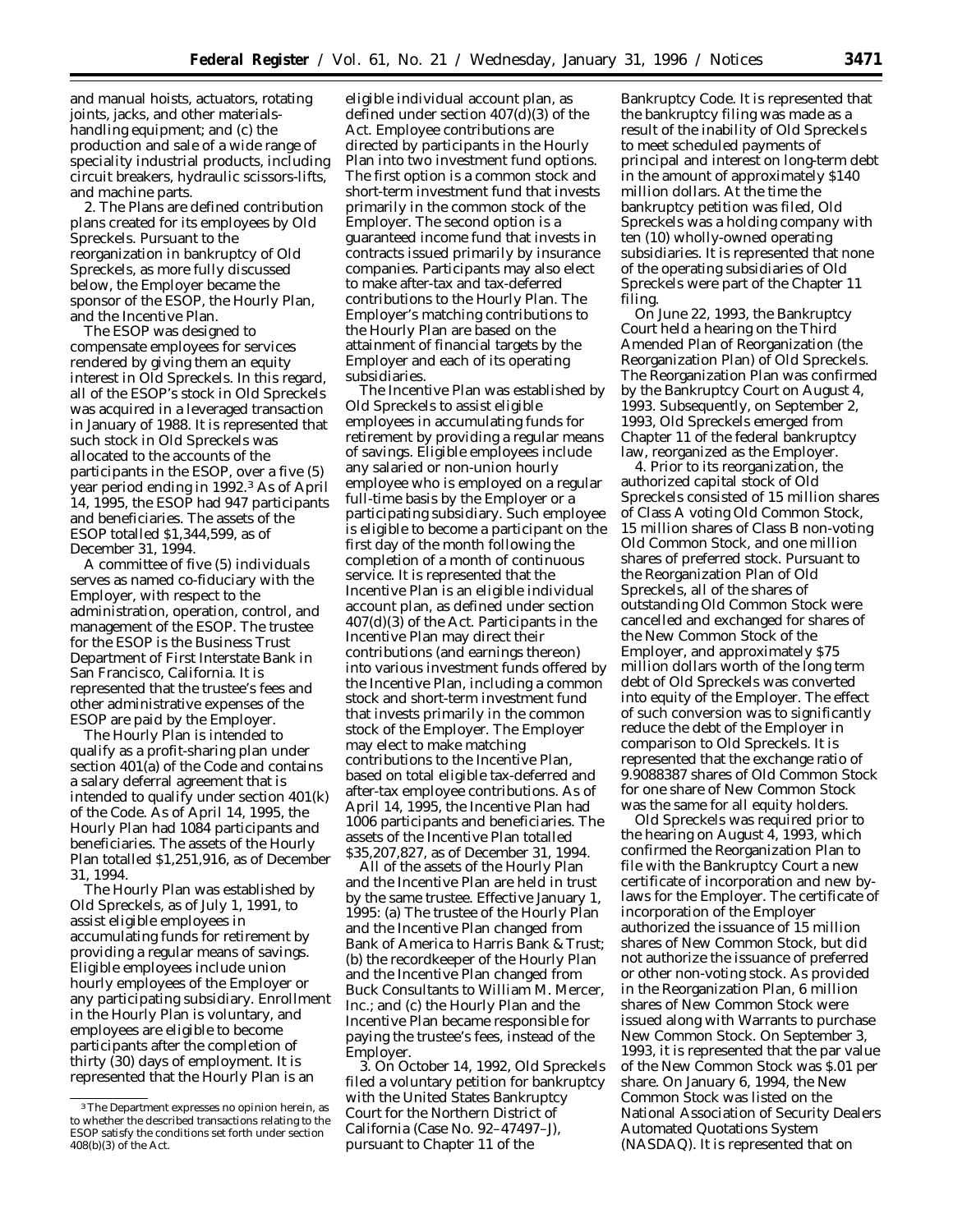September 14, 1995, the closing price of the New Common Stock on the NASDAQ National Market was \$9.00 per share.

5. Prior to confirmation on August 4, 1993, of the reorganization of Old Spreckels, it is represented that the ESOP, the Hourly Plan, and the Incentive Plan held, respectively, 2,054,250 shares, 39,586 shares, and 419,064 shares of Class A Old Common Stock, which constituted approximately 41%, .8%, and 8.3% of the Old Common Stock then issued. As of June 30, 1993, the fair market value of the old Common Stock held by the ESOP, the Hourly Plan, and the Incentive Plan, respectively, was approximately \$1,705,028, \$32,856, and \$347,823. As of June 30, 1993, the Old Common Stock represented approximately 100%, 4.8% and 1%, respectively, of the total assets of the ESOP, the Hourly Plan, and the Incentive Plan.

It is represented that postconfirmation, the Plans, like all other similarly situated shareholders of Old Common Stock, received their *pro rata* share of the New Common Stock in exchange for Old Common Stock. The ESOP, the Hourly Plan, and the Incentive Plan, respectively, were issued 207,315 shares, 3,995 shares, and 42,292 shares of New Common Stock, which constituted approximately 3.5%, .1%, and .7% of the then issued shares of New Common Stock. As of October 31, 1993, the New Common Stock constituted 100 percent (100%) of the assets of the ESOP. As of November 30, 1993, the New Common Stock held by the Hourly Plan and the Incentive Plan represented approximately 4.1% and 1% of the total assets of those two plans, respectively. It is represented that the Old Common Stock and the New Common Stock are ''qualifying employer securities,'' as defined in section  $407(d)(5)$  of the Act.<sup>4</sup>

On April 14, 1995, the ESOP, the Hourly, and the Incentive Plan, respectively, held 186,680 shares, 18,735 shares, and 11,252 shares which constituted approximately 3.11%, .31% and .187% of the then issued shares of New Common Stock. Subsequently, as of September 20, 1995, the percentage of shares of New Common Stock in the ESOP, the Hourly Plan, and the Incentive Plan when compared to the

approximately 5,599,900 shares of New Common Stock then issued and outstanding was, respectively, 2.5% (151,352 shares), .74% (44,412 shares) and 3.9% (233,252 shares).

6. Pursuant to the reorganization, the Plans, like all other similarly situated shareholders of Old Common Stock, in addition to receiving New Common Stock were also entitled to receive a *pro rata* share of Warrants to purchase additional shares of New Common Stock. The Warrants are not registered with the Securities and Exchange Commission, and are not freely transferrable or marketable. Holders of the Warrants are not generally entitled to vote, to receive dividends, or to be deemed holders of New Common Stock. It is represented that the Warrants will expire on September 2, 2001, and are subject to all applicable federal and state securities laws. The Plans will receive the Warrants following the grant of this exemption.

Once acquired the Warrants must be held, by the Plans and all other similarly situated shareholders of Old Common Stock, until such time as the Warrants may be exercised, transferred, or assigned pursuant to their terms. The Warrants to be received by the Plans are divided into three classes as follows: (a) The First Old Equity Warrants—Series B (the First Old Equity Warrants); (b) the Second Old Equity Warrants; and (c) the Third Old Equity Warrants. Generally, each of the First Old Equity Warrants and each of the Second Old Equity Warrants are exercisable for one share of New Common Stock by the holder at the price discussed in the paragraph below, at any time or from time to time, during the term of such Warrants, in whole or in part (but, if in part, in multiples of 1,000 shares). Each of the Third Old Equity Warrants are exercisable, at the price discussed in the paragraph below, for one share of New Common Stock, but not until the closing price of the New Common Stock shall have equaled or exceeded \$17.50 for twenty (20) consecutive days, and thereafter, regardless of whether or not the closing price of such stock shall be above or below \$17.50, may be exercisable by the holder in whole or in part (but, if in part, in multiples of 1,000 shares).

The terms of the Warrants provide for the adjustment of the exercise price and the number of shares of New Common Stock purchasable under the Warrants upon the occurrence of certain events, such as a change in the corporate structure of the Employer and changes in the form and/or value of New Common Stock. Subject to adjustment under certain circumstances, the exercise price for the First Old Equity

Warrants, the Second Old Equity Warrants, and the Third Old Equity Warrants is, respectively \$11.67, \$15.00, and \$1.00.

7. The applicant represents that it believes that the Warrants are securities under federal securities law but are not ''qualifying employer securities,'' as defined in section 407(d)(5) of the Act. Accordingly, the ESOP, the Hourly Plan, and the Incentive Plan seek exemptive relief to acquire and hold, in the aggregate, 132,189 First Old Equity Warrants, 462,664 Second Old Equity Warrants, and 132,189 Third Old Equity Warrants. The Employer represents that the Plans will be amended in all necessary respects to provide for, among other things, the acquisition, retention, exercise, transfer, assignment, and distribution of the Warrants. It is represented that the Warrants will not be issued to the Plans, unless this proposed exemption is granted.

8. The applicant points out that the transactions do not arise from the ordinary course of business, but arise as a result of an extraordinary event (i.e. the issuance of the Warrants to stockholders of Old Common Stock under the terms of the Reorganization Plan of Old Spreckels approved by the Bankruptcy Court). It is represented that the Bankruptcy Court has approved the Reorganization Plans as the best means of providing creditors and equity holders, including the Plans, with a fair opportunity to recover from the reorganization of Old Spreckels and to profit from the success of the Employer. It is represented that the Warrants which the Plans will acquire resulted from the bankruptcy proceeding, in which all holders of the Class A Old Common Stock were treated in like manner, including the Plans. It is further represented that during the bankruptcy proceeding, the ESOP was represented by the law firm of Wendel, Rosen, Black, Dean, and Levitan, an independent fiduciary appointed by the Bankruptcy Court. In this regard, the applicant maintains that the interests of the Hourly Plan and the Incentive Plan were substantially similar to those of the ESOP and that thus such plans were well protected during the bankruptcy proceeding.5

The applicant maintains that the transactions are in the interest of the

<sup>4</sup>The Department, herein, expresses no opinion as to whether the Old Common Stock or the New Common Stock constitute ''qualifying employer securities," as defined in section  $407(d)(5)$  of the Act, or whether the acquisition and holding by the Plans of such securities satisfied the conditions, as set forth under section 408(e) of the Act. Further, the Department, herein, is offering no relief for transactions other than those proposed.

<sup>5</sup>The relief provided in this exemption is limited to the acquisition, holding or exercise by the Plans of the Warrants. The Department, herein, expresses no opinion as to whether any of the relevant provisions of part 4, subpart B, of Title I of the Act have been violated regarding the representation of the Plans' interest in the bankruptcy proceeding or the ultimate outcome of such proceeding, and no exemption from such provisions is proposed herein.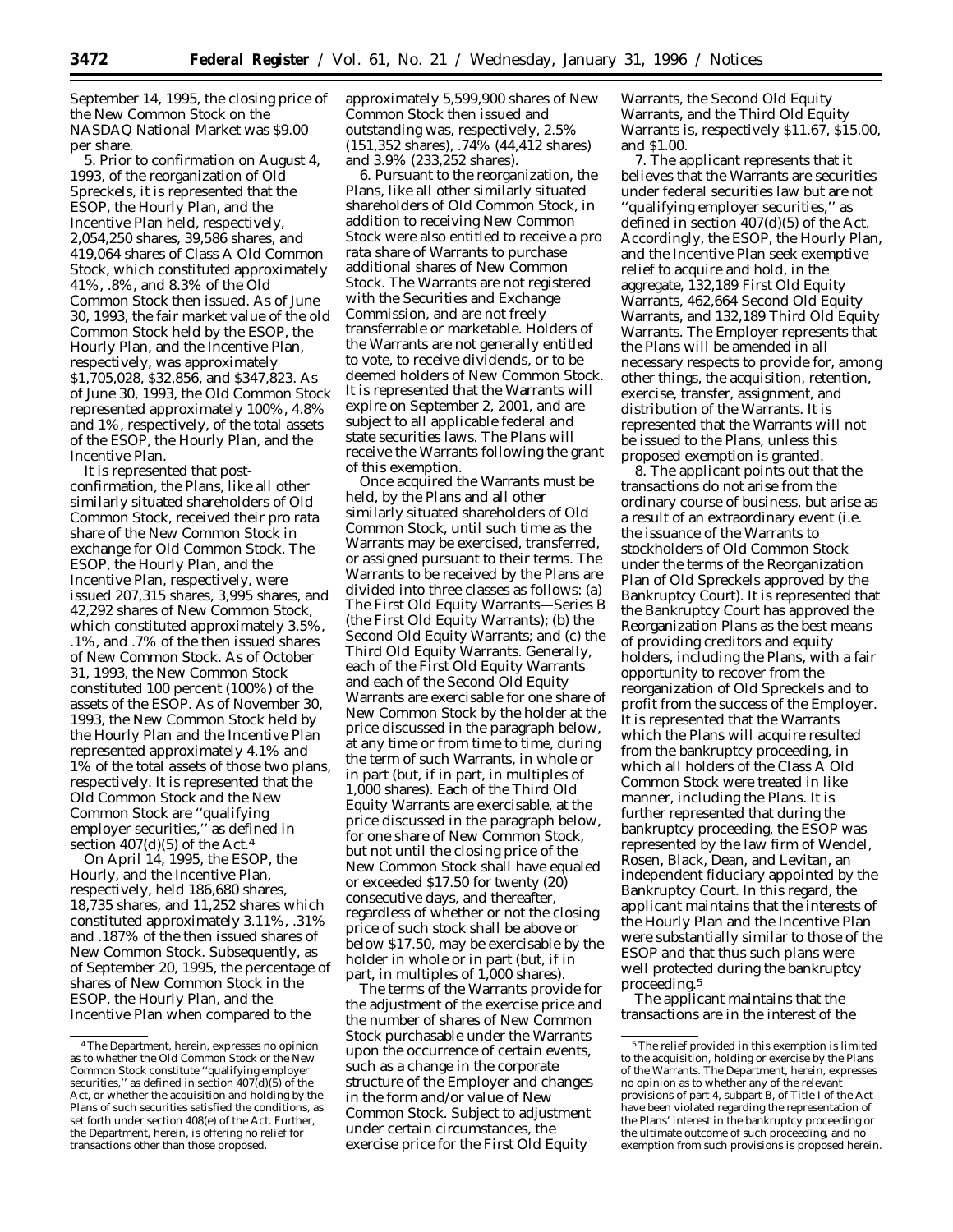Plans. In this regard, it is represented that the acquisition of the Warrants offers an opportunity for economic gain to the Plans, in that the Plans could exercise the Warrants and purchase New Common Stock at a favorable price, if the price of such stock rises above the exercise price. Further, the Plans would experience a loss if they, unlike all other similarly situated shareholders of Old Common Stock, were not permitted to receive the full value under the terms of the Reorganization Plan. The applicant maintains that the Plans should not be made to suffer a detriment relative to such other shareholders of Old Common Stock.

The applicant maintains that the Plans and their participants and beneficiaries were protected during the bankruptcy proceedings, in that the process afforded the Plans the same opportunity pursuant to the terms of the Reorganization Plan to acquire the New Common Stock and the Warrants. In this regard, it is represented that the terms of the Reorganization Plan apply in the same manner to all shareholders of the Class A Old Common Stock, including the Plans.

It is represented that the Plans will not incur any expenses or fees in connection with the proposed transactions. Further, the costs of filing the exemption application and of notifying interested persons will be borne by the Employer.

9. If this proposed exemption is approved, the Employer will issue in the aggregate approximately 594,343 Warrants to the ESOP. Specifically, the ESOP will receive 108,062 First Old Equity Warrants, 378,219 Second Old Equity Warrants, and 108,062 Third Old Equity Warrants. With regard to the allocation of the Warrants, it is represented that each participant will receive a *pro rata* share of the Warrants issued to the ESOP based on the number of shares of Old Common Stock in such participant's account just prior to the conversion to New Common Stock. It is represented that this allocation of the Warrants to the ESOP participants will be made in whole numbers of Warrants, and any fractional interest will be rounded to the nearest whole number. If a participant in the ESOP terminates employment and requests a distribution when unexercised and unsold Warrants still remain allocated to this account, the Warrants will be distributed to the participant in-kind, in the same manner and at the same time as any New Common Stock in such account is distributed to such participant.

Provided this proposed exemption is granted, the Employer will also issue approximately 11,452 Warrants to the

Hourly Plan. Specifically, the Hourly Plan will receive 2,082 First Old Equity Warrants, 7,288 Second Old Equity Warrants, and 2,082 Third Old Equity Warrants. With respect to the Hourly Plan, the Warrants will be allocated to and held in a fund which currently holds the New Common Stock and investments with up to 360 days' maturity. Once the Warrants are allocated to the fund, the value of the Warrants in such fund, as determined by the I/F, will be reflected in the units received by each participant of the Hourly Plan invested in such fund.

If the Department grants this proposed exemption, the Employer will issue approximately 121,247 Warrants to the Incentive Plan. Specifically, the Incentive Plan will receive 22,045 First Old Equity Warrants, 77,157 Second Old Equity Warrants, and 22,045 Third Old Equity Warrants. With respect to the Incentive Plan, the Warrants will be allocated to an investment fund which holds New Common Stock and investments with up to 360 days' maturity. Each participant in the Incentive Plan invested in such fund will receive units based on his investments in the fund and on the addition of the value of the Warrants, as determined by the I/F, to such fund. It is represented that the Incentive Plan will manage the Warrants in exactly the same manner as the Hourly Plan.

10. Pursuant to the terms of an agreement signed January 17, 1995, L. Scott Maclise (Mr. Maclise), a registered investment advisor with Linsco/Private Ledger Financial Services (LPL), in San Rafael, California, has accepted the appointment to serve as the I/F on behalf of the Plans for purposes of this exemption, and except in the event of his discharge or resignation, as described below, will serve throughout the duration of the transactions which are the subject of this exemption. In this regard, Mr. Maclise states that he understands his duties as I/F under the Act and shall assume all duties, responsibilities, and obligations imposed upon him as I/F of the Plans in connection with the proposed transactions, pursuant to the provisions of the Act and the Code.

Mr. Maclise represents that he is qualified to serve as I/F with respect to the Plans. In this regard, Mr. Maclise states that he is experienced in representing clients as a fiduciary in stock transactions. Mr. Maclise is a graduate of California State University in San Francisco. Before joining LPL in 1992, Mr. Maclise had sixteen (16) years of investment experience with other firms, including Dean Witter, Merrill Lynch, and Shearson Lehman Brothers.

Mr. Maclise represents that he is independent of the Employer and its officers, directors, shareholders, agents, and representatives. In this regard, Mr. Maclise represents that he is not affiliated with the Employer and that his income from the Employer represents less that 1 percent (1%) of his income annually. It is further represented that Mr. Maclise shall have the power to negotiate and act independently of the Employer, and its officers, directors, shareholders, agents, and representatives with respect to the proposed transactions.

In fulfilling his responsibility as I/F to the Plans, Mr. Maclise represents that he will take whatever acts are necessary to review, analyze, negotiate, monitor, and approve or disapprove the proposed transactions, and will be responsible for the Plans' acquisition and holding of the Warrants. Bearing in mind his fiduciary duties under the Act, Mr. Maclise represents that he shall determine whether the proposed transactions: (a) Are prudent and for the exclusive purpose of providing benefits to participants; (b) are fair to the Plans from a financial point of view; and (c) are in accordance with terms and conditions, as set forth in this proposed exemption.

With respect to the acquisition of the Warrants by the Plans, Mr. Maclise represents that he will conduct due diligence to evaluate whether the Plans should enter into the proposed transactions. In this regard, Mr. Maclise will decide on behalf of the Plans (a) whether or not the Plans should acquire and hold the Warrants; and (b) when, if at all, the Warrants should be exercised to acquire New Common Stock, or sold and the proceeds used to acquire such stock.

With respect to the holding of the Warrants by the Plans, Mr. Maclise has determined that the Plans' holding of the Warrants will not impair diversification, prudence, or liquidity as mandated by the Act. In this regard, Mr. Maclise represents that he retains full power to manage and monitor the value of the Warrants at all times and is empowered to assign, transfer, sell, and exercise the Warrants in order to serve the best interests of the participants and beneficiaries of the Plans.

Mr. Maclise may resign his appointment as I/F at any time upon six (6) months prior written notice, unless the Employer and Mr. Maclise mutually agree to a shorter period of time. In addition, it is represented that the Employer can remove Mr. Maclise as I/ F ''for cause,'' upon thirty (30) days' prior written notice, unless the Employer and Mr. Maclise mutually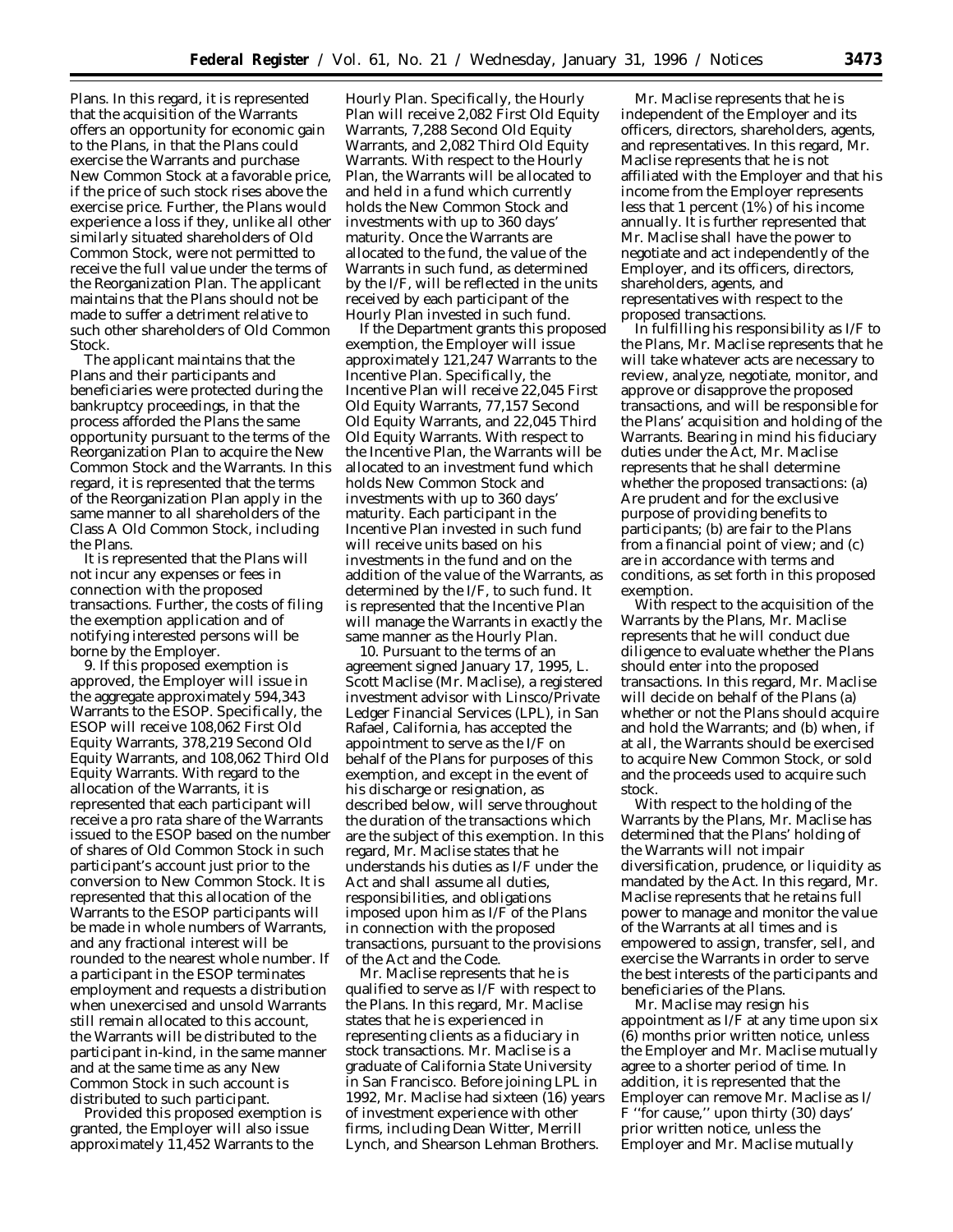agree to a shorter period of time. It is represented that ''for cause'' means a breach of the agreement between the Employer and Mr. Maclise, or the I/F's negligence, gross negligence, willful misconduct or lack of good faith in the execution of his duties, or in the event Mr. Maclise's fee for the services is being renegotiated, the inability of the Employer and Mr. Maclise to agree upon the fee under such agreement.

11. It is represented that the I/F will determine the fair market value of the Warrants upon acquisition by the Plan. It is further represented that, as appropriate, the Warrants will be appraised by an independent appraiser. Such appraisals will be done on a periodic basis (but not less frequently than annually).

12. In summary, the applicant represents that the proposed transactions meet the statutory critiera of section 408(a) of the Act because:

(a) The I/F will manage the Warrants and monitor the value of the Warrants at all times and will be empowered to assign, transfer, sell, and exercise the Warrants in order to serve the best interest of the Plans and their participants and beneficiaries;

(b) The fair market value of the Warrants will at no time exceed twentyfive percent (25%) of the value of the total assets of the Hourly Plan or the Incentive Plan;

(c) The Warrants that the Plans will acquire resulted from a bankruptcy proceeding, in which all holders of the Class A Old Common Stock in Old Spreckels were treated in a like manner, including the Plans;

(d) The Plans will not incur any expenses or fees in connection with the proposed transactions;

(e) Any assignment, sale, or other transfer of the Warrants will not be to a party in interest with respect to the Plans, as defined in section 3(14) of the Act, unless such transfer is to the Employer, pursuant to an exercise of the Warrants; and

(f) The I/F will determine the fair market value of the Warrants upon acquisition by the Plans, and an independent qualified appraiser will determine the fair market value of the Warrants on a periodic basis (but not less frequently than annually).

### *Notice to Interested Persons*

Included among those persons who may be interested in the pendency of the proposed exemption are all fiduciaries, all active participants, and all inactive participants of the Plans. It is represented that these various classes of interested persons will be provided with a copy of the Notice of Proposed

Exemption (the Notice), plus a copy of the supplemental statement (Supplemental Statement), as required, pursuant to 29 CFR 2570.43(b)(2) within fifteen (15) calendar days of publication of the Notice in the **Federal Register**. Notification will be provided to all fiduciaries and all inactive participants of the Plans either by mailing first class or overnight express delivery of a copy of the Notice, plus a copy of the Supplemental Statement. Notification will be provided to active participants by posting a copy of the Notice, plus a copy of the Supplemental Statement at those locations within the principal places of employment of the Employer which are customarily used for notices regarding labor-management matters for review.

## **FOR FURTHER INFORMATION CONTACT:**

Angelena C. Le Blanc of the Department, telephone (202) 219–8883 (This is not a toll-free number.)

**H.E.B. Investment and Retirement Plan (the Plan), Located in San Antonio, Texas**

# [Application No. D–10035]

## *Proposed Exemption*

The Department is considering granting an exemption under the authority of section 408(a) of the Act and section 4975(c)(2) of the Code and in accordance with the procedures set forth in 29 CFR part 2570, subpart B (55 FR 32836, 32847, August 10, 1990). If the exemption is granted, the restrictions of sections 406(a), 406(b)(1) and 406(b)(2) of the Act and the sanctions resulting from the application of section 4975 of the Code, by reason of section  $4975(c)(1)(A)$  through (E) of the Code, shall not apply to the proposed cash sale by the Plan to H.E. Butt Grocery Company (the Company), a party in interest with respect to the Plan, of an interest in a certain parcel of improved real property (the Property) known as the South Congress Shopping Center in Austin, Texas, provided that the following conditions are met:

(a) The sale is a one-time transaction for cash;

(b) The Plan will receive an amount equal to the greater of either: (1) \$2,975,666, or (2) the fair market value of the Property at the time of the transaction, as determined by a qualified, independent appraiser;

(c) The Plan will not pay any commissions or other expenses with respect to the sale; and

(d) The Plan's trustees determine that the sale of the Property to the Company is appropriate for the Plan and in the best interests of the Plan and its

participants and beneficiaries at the time of transaction.

## *Summary of Facts and Representations*

1. The Company is a Texas corporation engaged primarily in the retail grocery business in Texas. The Company has sponsored the Plan since 1956. The Plan has also been adopted by the following entities which are affiliated with the Company: HEBCO Partners, Ltd., Parkway Distributors, Inc., Parkway Transport, Inc., C.C. Butt Grocery Company and High-Tech Commercial Services, Inc. Parkway Distributors, Inc. and Parkway Transport, Inc., are engaged in the business of intrastate and interstate trucking.

2. The Plan is a defined contribution plan incorporating a qualified cash or deferred arrangement and had approximately 20,773 participants as of December 31, 1994. As of that date, the Plan had total assets with a fair market value of approximately \$386,537,043, of which approximately 8.7% reflect direct real estate investments.

The trustees of the Plan are John C. Broulliard, James F. Clingman, Jr., Richard M. Ellwood, Bea Weicker Irvin, Louis M. Laguardia, Allen B. Market, Robert A. Neslund, Wesley D. Nelson, Todd A. Piland, Charles W. Sapp, and Edward C. Gotthordt (collectively, the Trustees). The Trustees are all either current or former officers and/or employees of the Company or its affiliates.

3. The Plan and the Company currently own interests in a tract of realty known as the South Congress Shopping Center (the Shopping Center Property), located at 2400 South Congress Avenue in the City of Austin, County of Travis, State of Texas.6

The Shopping Center Property consists of approximately 6.21 acres of land (the Land) and a single-story masonry, multi-tenant building with approximately 98,918 square feet (the Building). The Land is described as a

<sup>6</sup>The Department is providing no opinion in this proposed exemption as to whether the joint ownership by the Plan and the Company of interests in the Shopping Center Property resulted in any Plan fiduciary violating his fiduciary responsibilities under Part 4 of Title 1 of the Act. However, the Department notes that section 404(a) of the Act requires, among other things, that a fiduciary of a plan act prudently, solely in the interest of the plan's participants and beneficiaries, and for the exclusive purpose of providing benefits to participants and beneficiaries when making investment decisions on behalf of a plan. In addition, section 406(b) of the Act, in pertinent part, prohibits a fiduciary of a plan from dealing with the assets of a plan in his own interest or for his own account or from acting in any transaction on behalf of a party whose interests are adverse to the interests of the plan.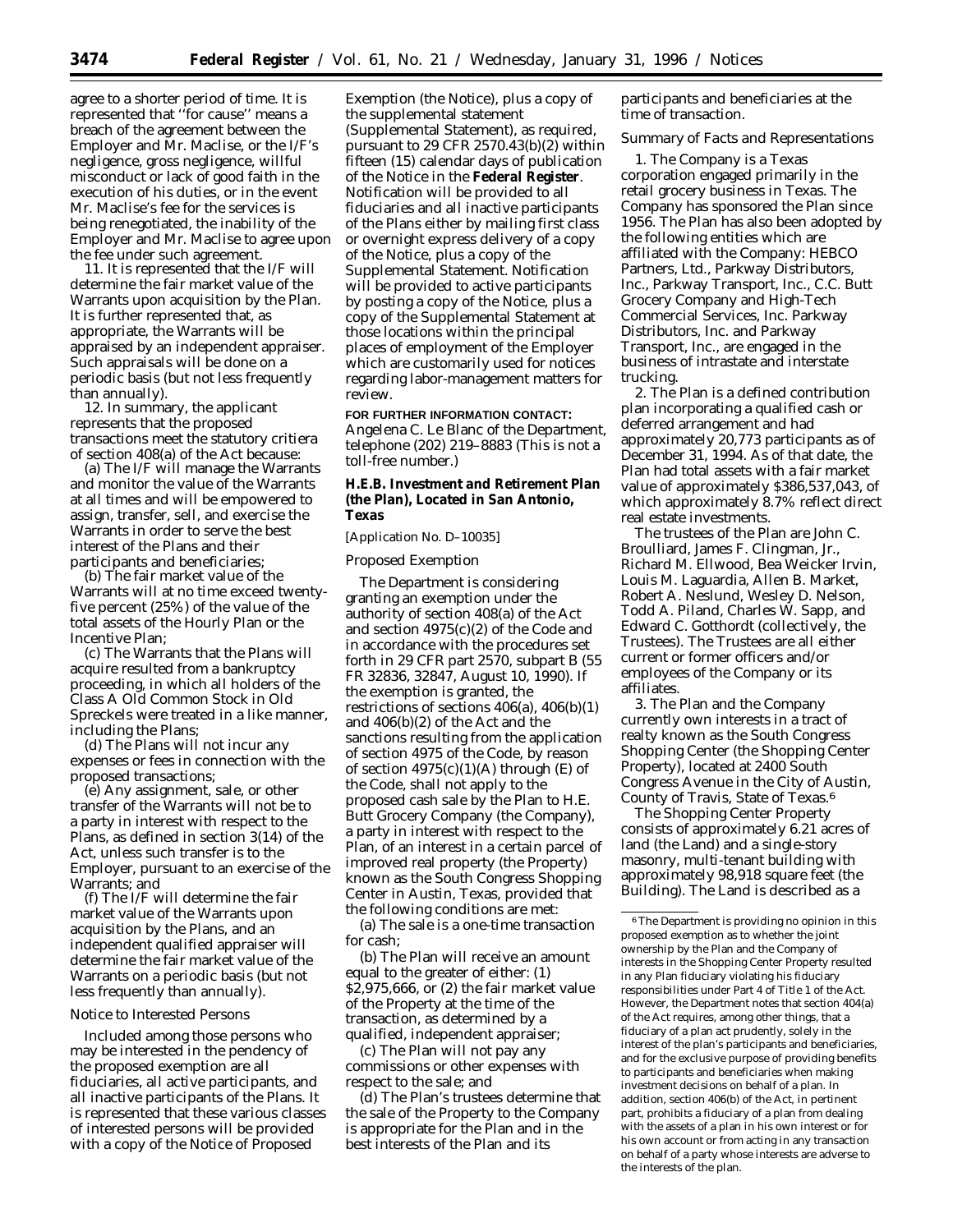nearly rectangular corner site with 420 feet of frontage on South Congress Avenue, 620 feet along Oltorf Avenue, and 53 feet along Euclid Avenue. The Company owns the eastern 29,638 square feet of the Land, and the portions of the Building related thereto, and an additional 55x135 foot strip of the Land (i.e., 7425 square feet) at the southwest corner of the Shopping Center Property. The Plan owns the remaining portions of the Building, the Land related thereto, and a three-quarter  $(3/4)$ undivided interest in the Land used for the parking lot. (The portions of the Land and the Building owned by the Plan are referred to herein as ''the Property''.) The Company owns the remaining one-quarter  $(1/4)$  interest in the Land used for the parking lot.

The Plan acquired the Property in 1960 from the Company as an employer contribution to the Plan.7 The Property has generated a cash-on-cash return, based on its current appraised value, of 9.1 percent, 9.5 percent, and 12.4 percent for the years 1992, 1993, and 1994, respectively. The applicant represents that the Property's total net income to the Plan has produced a reasonable rate of return as an investment for the Plan since 1960, but that there is no assurance that the current income stream from the existing leases (as noted below) will continue.

The Property is currently subdivided into separate leasehold parcels. These leasehold parcels are subject to existing leases (the Existing Leases) to the following tenants:

(i) Tandy Corporation (lease expiring December 7, 1997 with no renewal options);

(ii) Texas State Optical, Inc. (lease expiring August 31, 1996 with no renewal options);

(iii) Gregory J. Tomczyk (Mother Nature's Health Foods) (lease on a month-to-month tenancy);

(iv) Walgreen Company (lease expiring June 30, 1996 with no renewal options);

(v) Western Auto Supply Company (lease expiring January 31, 1996 with no renewal options); and

(vi) H.E. Butt Grocery Company (lease expiring June 14, 2001 with four renewal options of five years each).

The applicant states that the Plan's lease to the Company of a portion of the Property, as noted in item (vi) above, constitutes ''qualifying employer real

property'' (QERP) within the meaning of section 407(d)(4) of the Act. In this regard, the applicant represents that the leasing of such parcel of the Property to the Company is and has been statutorily exempt under section 408(e) of the Act.8

The applicant requests an exemption for the proposed sale of the Property by the Plan to the Company. The applicant states that because the Property encompasses leasehold parcels which are *not* leased to the Company, the proposed sale of the Property to the Company would not meet the statutory requirements for an exempt sale of QERP under section 403(e) of the Act.

4. With respect to the reasons for the proposed transaction, the applicant states that the Property is in excess of 30 years old, is antiquated in appearance, and needs both interior and exterior refurbishing to compete with more modern shopping center facilities. In addition, in order to be competitive in the retail grocery market, the Company desires to expand its existing grocery store beyond the current portion of the Property which it leases from the Plan.9 In order to effect such expansion, the applicant represents that it will be necessary to demolish other portions of the Building on the Property that are currently leased to third parties and to effect significant construction. The Company believes that it would be in a better position to effect such demolition and construction activities without the participation of the Plan and that, in fact, entering into such activities with the Plan would be inappropriate.

5. The Trustees have determined that it would be in the best interests of the Plan and its participants and beneficiaries to sell the Property to the Company for a number of reasons.

First, retail shopping centers have a certain ''life cycle'' (i.e., a period of time over which they are commercially viable without significant renovation

In this regard, the Department is expressing no opinion as to whether the Property constitutes QERP, within the meaning of section 407(d)(4) of the Act, or whether the Plan's leasing transactions with the Company meet the conditions of section 408(e) of the Act and the regulations thereunder (see 29 CFR 2550.408e).

9The Company owns and occupies the eastern 29,638 square feet of the existing grocery store and leases the western 19,100 square feet of the grocery store from the Plan.

and updating). The trustees believe that the Property has reached the end of its

''life cycle'' and needs a substantial amount of capital to renew itself and go forward on a commercially competitive basis in the future. Second, the Trustees have determined that it is not in the Plan's best interest to undertake the type of demolition and construction activities, as well as the additional interior and exterior cosmetic refurbishing, which will be necessary for the Property in order to maintain its commercial viability for the future. Third, after reviewing a current appraisal of the Property, the Trustees have concluded that it would be in the best interests of the Plan to liquidate such investment and reinvest the cash in assets which would not require the oversight, updating, construction and expenditure that will be necessary for the Property in the future.

In sum, the Trustees believe that the sale of the Property to the Company at the present time would enable the Plan to convert an existing illiquid real estate investment, which will require significant expenditures to preserve and maintain, into more liquid and potentially more profitable investments.

6. The applicant represents that the sale of the Property to the Company will be a one-time transaction for cash at a price which is no less than the fair market value of the Property as determined by an independent, qualified appraiser.

7. The Property has been appraised by Russell T. Thurman (Mr. Thurman) of Sayers & Associates, Inc., an independent, qualified real estate appraiser in Austin, Texas, as of July 31, 1995 (the Appraisal).

Mr. Thurman states that the Appraisal relied primarily on the income approach (the Income Approach) to value the Property, taking into consideration the present value of the income stream on the Existing Leases. The Income Approach was based on actual contract rents for occupied space (approximately 88% of the leasable space) and current economic market rents for vacant space (approximately 12% of the leasable space) on the Property as of July 31, 1995. In addition, the Appraisal considered the market approach (the Market Approach) to value the Property, with an analysis of recent sales of similar properties in the area. Finally, the Appraisal considered the cost approach (the Cost Approach) to value the Property, with an estimation of the reproduction cost for the improvements, minus accrued depreciation, added to the value of the Land obtained from a sales comparison approach.

<sup>7</sup>The applicant represents that the acquisition preceded the effective date of the Act, but that it met the requirements of the Code which governed such transactions at that time. However, the Department expresses no opinion in this proposed exemption as to whether the Plan's acquisition of the Property satisfied the requirements of the Code.

<sup>8</sup>The applicant states that the parcel of the Property leased to the Company is one of several such parcels of real property leased by the Plan to the Company. The applicant maintains that such leasehold parcels are located throughout the State of Texas and that these parcels are suitable or adaptable without excessive cost for more than one use, as required by section 407(d)(4) of the Act. In addition, the applicant states that these leases did not involve the payment of any commissions and were entered into for adequate consideration, as required by section 408(e) of the Act.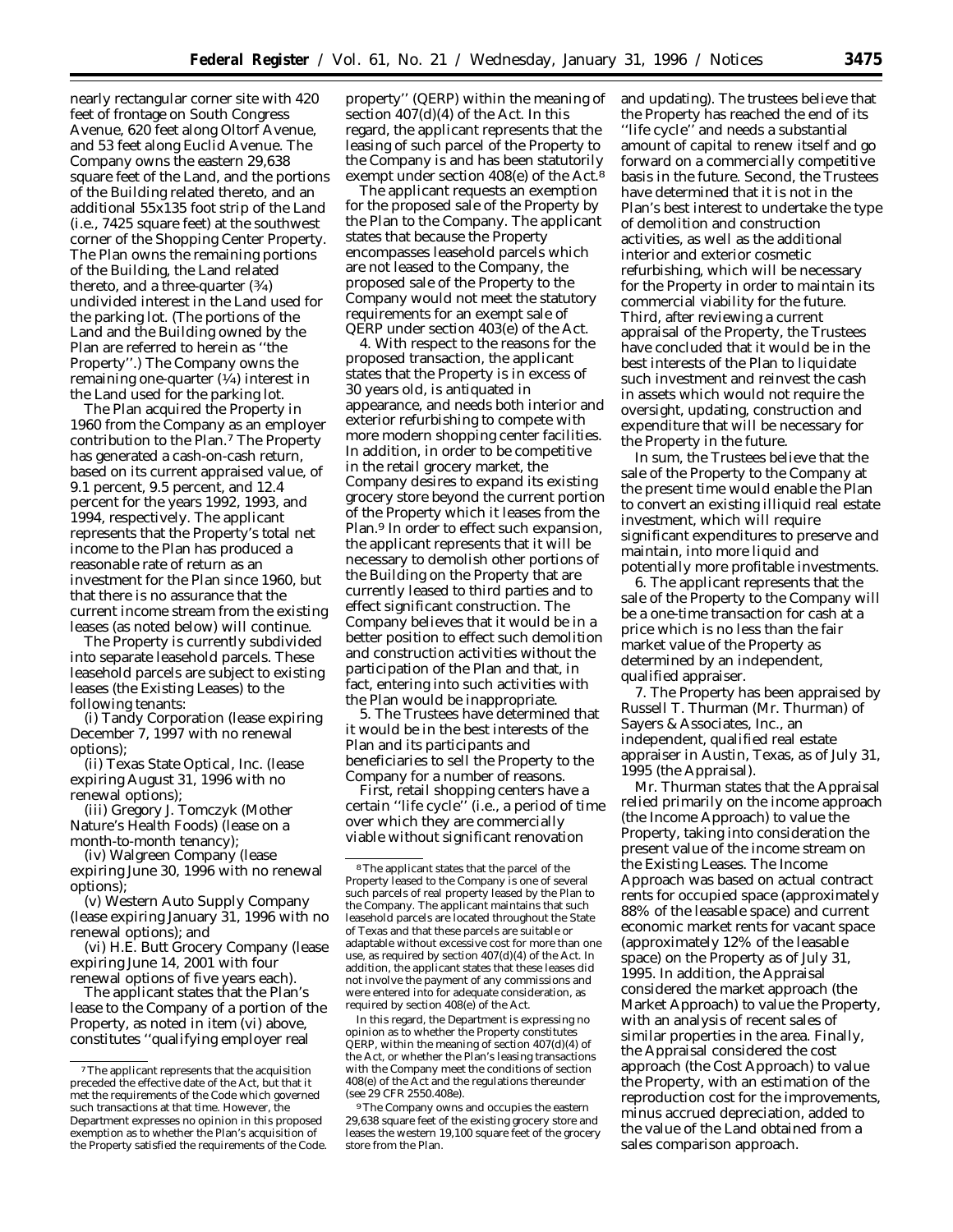Based on this analysis, the Appraisal concluded that the fair market value of the Property, as of July 31, 1995, was \$2,825,000, based on the Income Approach. However, the data provided by the Appraisal indicated that the current market value of the Property, as of such date, was approximately \$3,178,000, based on the Market Approach, and \$2,924,000, based on the Cost Approach. The Appraisal also concluded that the fair market value of the Shopping Center Property as of such date, including the portions of the Land and the Building owned by the Company, was \$4,541,000, based on the Market Approach, and \$4,287,000, based on the Cost Approach.

After reviewing the results of the Appraisal, the Company agreed to pay the Plan at least \$2,975,666 for the Property, an amount determined based on the average of values provided by the Income Approach, the Market Approach, and the Cost Approach.10

The applicant states that the Appraisal will be updated by Mr. Thurman at the time of the proposed transaction to establish the current fair market value of the Plan's leased fee interest in the Property. For purposes of establishing the fair market value of the Property under the Income Approach, Mr. Thurman will determine the value of the Company's leasehold interest based on the greater of either (i) the actual contract rent under the Existing Lease,11 or (ii) the fair market rental value of the leased space currently occupied by the Company.

Finally, the applicant represents that the Plan will not pay any commissions or other expenses in connection with the proposed sale.

8. In summary, the applicant represents that the proposed transaction will satisfy the statutory requirements of section 408(a) of the Act because: (a) The sale of the Property will be a onetime transaction for cash; (b) the Plan will receive a sale price for the Property which is equal to the greater of either (i) \$2,975,666, or (ii) the fair market value of the Plan's leased fee interest in the Property at the time of the transaction, as determined by an independent, qualified appraiser; (c) the transaction will enable the Plan to divest itself of an illiquid real estate asset and invest the proceeds of the sale in more profitable, liquid investments; (d) the Plan will not

pay any commissions or other expenses in connection with the transaction; and (3) the Trustees have determined that the sale of the Property to the Company would be appropriate for and in the best interest of the Plan and its participants and beneficiaries.

## *Notice of Interested Persons*

The applicant states that notice of the proposed exemption shall be made to all interested persons by first class mail, except that persons who are participants in the Plan and who are actively employed by the Company, or an affiliate thereof, may be provided such notice by posting upon bulletin boards customarily used for the provision of information required to be provided to employees or by publication in one or more general employee communications.

Notice to interested persons shall be made within thirty (3) days following the publication of the proposed exemption in the **Federal Register**. This notice shall include a copy of the notice of proposed exemption as published in the **Federal Register** and a supplemental statement (see 29 CFR 2570.43(b)(2)) which informs interested persons of their right to comment on and/or request a hearing with respect to the proposed exemption. Comments and requests for a public hearing are due within sixty (60) days following the publication of the proposed exemption in the **Federal Register**.

**FOR FURTHER INFORMATION CONTACT:** Mr. E.F. WIlliams of the Department, telephone (202) 219–8194. (This is not a toll-free number.)

**Aircon Energy, Inc. 401(k) Profit Sharing Plan (the Plan), Located in Sacramento, California**

## [Application No. D–10073]

## *Proposed Exemption*

The Department is considering granting an exemption under the authority of section 408(a) of the Act and section 4975(c)(2) of the Code and in accordance with the procedures set forth in 29 CFR part 2570, subpart B (55 FR 32836, 32847, August 10, 1990). If the exemption is granted, the restrictions of section 406(a), 406(b)(1) and (b)(2) of the Act and the sanctions resulting from the application of section 4975 of the Code, by reason of section  $4975(c)(1)$  (A) through (E) of the Code, shall not apply to the proposed sale by the Plan of certain office equipment (the Workstations) to Aircon Energy, Inc. (Aircon), a party in interest with respect to the Plan, provided that the following conditions are satisfied: (1) The sale is a one-time transaction for cash; (2) the

Plan pays no commissions nor any other expenses relating to the sale; (3) the purchase price is the greater of: (a) The fair market value of the Workstations as determined by a qualified, independent appraiser, or (b) the Plan's initial acquisition cost plus opportunity costs attributable to the Workstations while in storage; (4) Aircon reimburses the Plan for the fair market rental value with respect to the prohibited use of certain of the Workstations; (5) Aircon reimburses the Plan for losses and opportunity costs assocaited with the sale of certain of the Workstations to an unrelated third party; and (6) within 90 days of the publication in the **Federal Register** of the grant of this notice of proposed exemption, Aircon files Form 5330 with the Internal Revenue Service (the Service) and pays all applicable additional excise taxes that are due by reason of the prohibited use transactions.

### *Summary of Facts and Representations*

1. The Plan is a profit sharing plan sponsored by Aircon. As of December 31, 1994, the Plan had approximately 43 participants and total assets of approximately \$1,638,373. The trustees of the Plan are officers, employees, or shareholders of Aircon as follows: Scott Slavensky, President; Atlthea Slavensky, Administrative Clerk; Frank Slavensky, Service Consultant; and Chris Costi, Shareholder. Aircon, a California corporation, is engaged in the business of installing and repairing residential and commercial heating and air conditioning systems and is located in Sacramento, California.

2. Among the assets of the Plan are 45 Workstations. The Plan originally purchased 48 used mahogany Workstations on December 8, 1989 for a total of \$41,125 (\$856.77 per unit), including shipping and handling costs, from an unrelated third party, R&M Office Furniture of Sacramento, California. Scott Slavensky, a Plan trustee, made the decision to invest in the Workstations after determining that the purchase price was well below the then prevailing market rate.12 On September 30, 1993, three of the Workstations owned by the Plan were sold to an unrelated third party for \$3,600 (\$1,200 per unit) through Innovators Office Furniture, a broker of used office furniture. Net of commissions and other expenses of sale, the Plan received a total of \$2,160 (\$720 per unit).

<sup>10</sup> In this regard, please note that

<sup>\$2,825,000+\$3,178,000+\$2,924,000=\$8,927,000</sup> divided by 3=\$2,975,666.

<sup>&</sup>lt;sup>11</sup> The Appraisal states that the Company pays the Plan a base rental rate of \$4,628.41 per month plus a percentage rent of 40% of the increase on gross sales over the base year (1991) for the entire premises.

<sup>12</sup>The Department expresses no opinion herein on whether the acquisition and holding of the Workstations by the Plan violated any of the provisions of Part 4 of Title I in the Act.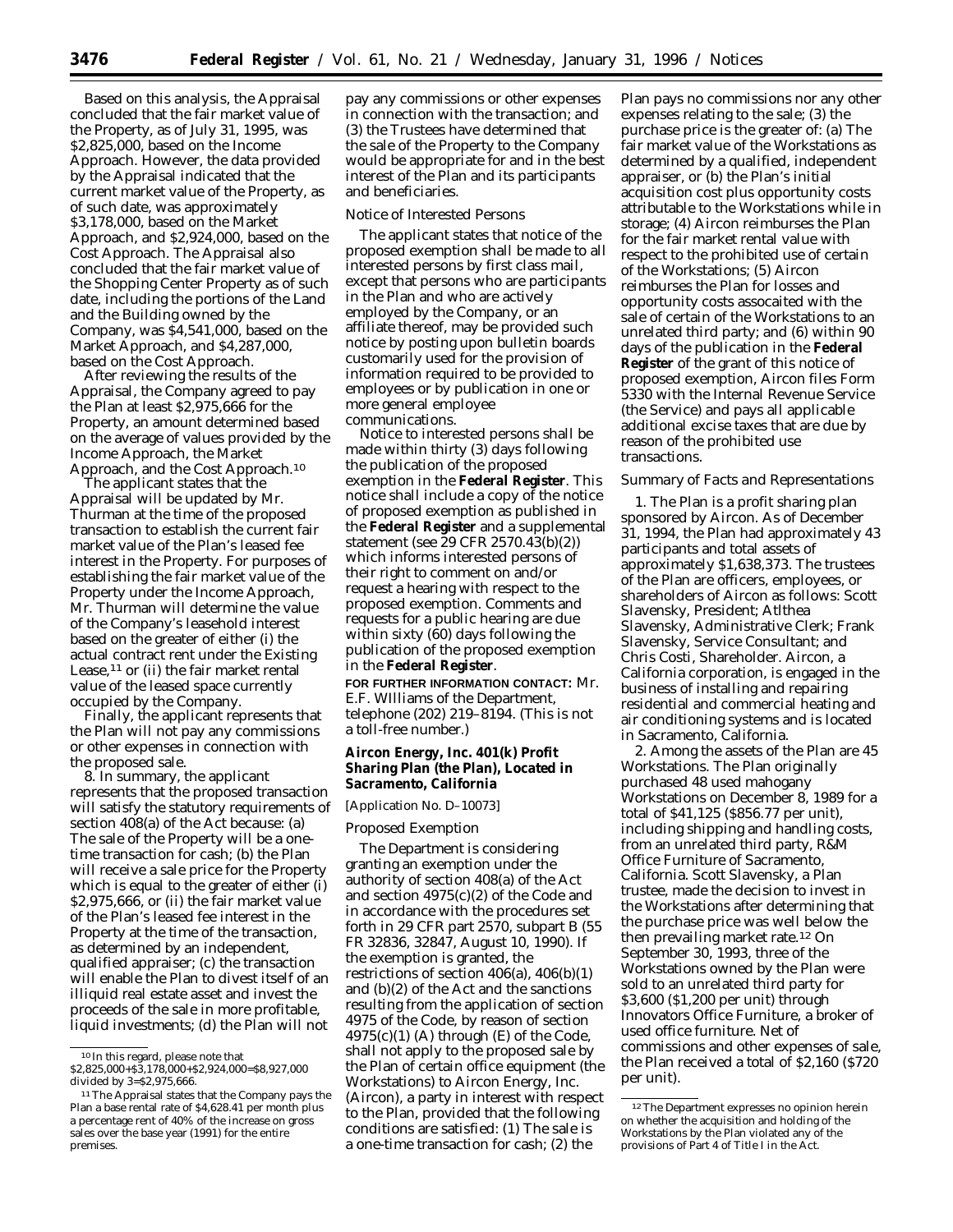Of the remaining 45 Workstations, 25 Workstations are being held in storage, while 20 Workstations are currently being used by Aircon. The applicant represents that various Workstations were set up in Aircon's offices at various times. Initially, the Plan trustees set up four Workstations in January 1990 for demonstration purposes. Subsequently, additional Workstations came into use as follows: Six in May 1990, three in December 1992, and seven in September 1994. Aircon has paid all storage costs associated with the Workstations.

3. The applicant obtained an independent appraisal of 18 of the Workstations currently being used by Aircon from Alex Sabbadini, F.A.S.A., of Alex Sabbadini, Inc., a professional personal property appraiser in Sacramento, California. Using the sales comparison valuation method, Mr. Sabbadini estimated that the aggregate fair market value of the 18 Workstations as of March 17, 1995 was \$7,245 (\$402.50 per unit).

4. The applicant represents that despite diligent marketing efforts paid for by Aircon, the Plan trustees have been unable to sell the remaining Workstations and have concluded that there is no current market for the Workstations. In order to divest the Plan of non-income producing, illiquid assets, and to correct the ongoing prohibited transactions resulting from the use of 20 of the Workstations, Aircon proposes to purchase all 45 Workstations from the Plan for the greater of: (a) The fair market value of the Workstations as determined by a qualified, independent appriaser, or (b) the Plan's initial acquisition cost plus

opportunity costs attributable to the Workstations. Because the fair market value of the Workstations is less than their acquisition cost, Aircon will purchase the Workstations from the Plan for the amount specified under (b) above. Accordingly, Aircon wil pay the Plan a purchase price of \$51,770.34. The purchase price was calculated by taking the Workstations' acquisition cost (\$38,564.65) and adding to that amount an assumed eight percent annual return 13 for each of the years the Plan has held the Workstations in storage since December 1989 (\$13,205.69). Accordingly, the total opportunity costs attritutable to the Workstations while in storage was calculated as follows: [(Unit cost×No. Units×.08)/(12 Mos.)]×(No. Mos.).

| Period                                     | Unit cost                              | No. units            | Mos. @ 8%                | Opp'ty cost                                   |
|--------------------------------------------|----------------------------------------|----------------------|--------------------------|-----------------------------------------------|
| 12/89-4/90<br>12/92-8/94<br>$9/94 - 10/95$ | \$856.77<br>856.77<br>856.77<br>856.77 | 41<br>35<br>32<br>25 | 31<br>$\mathbf{A}$<br>14 | \$1,170.90<br>6,197.21<br>3,838.38<br>.999.20 |
| Subtotal                                   |                                        |                      |                          | 13,205.69                                     |

The Plan will pay no commissions nor any other expenses relating to the sale.

5. The applicant acknowledges that Aircon's ongoing use of 20 Workstations without paying any compensation to the Plan constitutes a violation of the prohibited transaction provisions of the Act. Aircon proposes to make the Plan whole by paying the fair market rental value with respect to the prohibited use of these Workstations. The applicant represents that because the custom for the industry is a lease-to-own arrangement (rather than a pure rental),

and because the total rent paid under a lease-to-own arrangement would greatly exceed the purchase price of the Workstations within a short time, a rental rate of \$20 per month per unit is an appropriate rate of compensation to the Plan, a total of \$17,580. This rate is at least as favorable to the Plan as that obtainable in an arm's length transaction because it is based on the average of quotes received from various local office furniture rental companies with respect to the rental value of a new executive desk with a retail price of

\$500. The applicant represents that the three companies contacted provided the following rental rates for such an office desk, based on a one-year contract: Evans Furniture Rental (\$21 per month); Globe Furniture Rental (\$19 per month); and Brook Furniture Rental (\$21 per month). Moreover, a rental rate of \$20 per month represents a 28 percent annual return on the initial cost per Workstation paid by the Plan. The rent is to be assessed from the time that each Workstation came into use through October 31, 1995, as follows:

| Period | No. units | Mos.           | Rent/mo.               | Amount                                        |
|--------|-----------|----------------|------------------------|-----------------------------------------------|
|        |           | 70<br>66<br>35 | \$20<br>20<br>20<br>20 | \$5,600.00<br>7,920.00<br>2,100.00<br>,960.00 |
|        |           |                |                        | 17,580.00                                     |

The applicant represents that within 90 days of the publication in the **Federal Register** of the grant of this notice of proposed exemption, Aircon will file Form 5330 with the Service and pay all applicable additional excise taxes that are due by reason of the prohibited use transactions.

6. Aircon will also reimburse the Plan \$1,267.25 for losses and opportunity costs associated with the sale of three of the Workstations to an unrelated third party on September 30, 1993. This amount was calculated as follows. Aircon will restore to the Plan \$410.31, which represents the difference between

the three Workstations' acquisition cost (\$2,570.31) and the net sales price (\$2,160). In addition, Aircon will pay the Plan \$788.44, which represents an assumed eight percent annual return on the acquisition cost of the three Workstations while in storage for the period from December 1989 to

<sup>13</sup>The Department notes the applicant's representation that the eight percent figure is 105% of the five-year average of the Applicable Federal

Funds Rate (AFR). The AFR is calculated by the Service and is used for determining reasonable rates of interest. The applicant represents that the AFR

is thus an appopriate measure to calculate opportunity costs attributable to the Workstations.